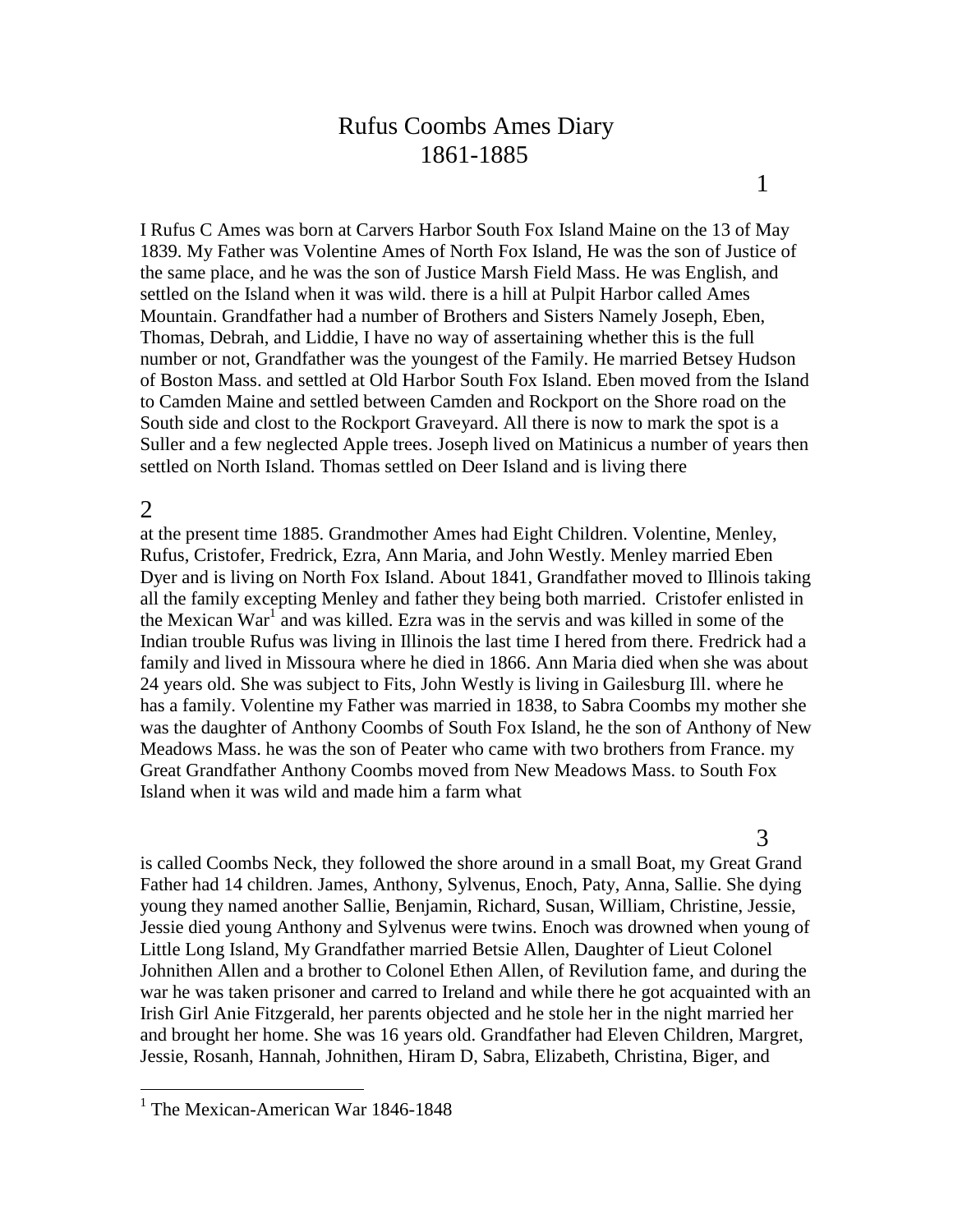James R, Margret married James Collins of Castine Jessie married Desire Harding, Rosanh married John Collins of Castine Hannah married William Whitley Johnithen married Patty Morgthau

# 4

and lived with her three weeks he then went off and was not hered from for a number of years during the times she got married again he then came back and married Sarah Richardson of Castine and has raised up a large family he was in the Navie and was Boson.

Hiaram D. married a widow of Boston Mass, where he now lives two children. Elizabeth married P, called William B. married Paul Coombs and are living at Gouldbaugh, Christina married Robert Hassan and are living at Camden Maine. Biger called William B. married a Boston Girl and is living at Gloucester Mass. James R. died when 22 years old with Consumption he was not married died in Castine where his parents was then living, as I have said I was born in 1839. And my Brother Alvin Gusins was born August 25, 1841. we being the only children of our parents, in 1842 we moved off to Camden. In 1843, we moved to Rockland, and in 1844, we moved to Illinois. we had to travle by teams a part of the distance and owing to the condition of the Roads we stoped in Norvau three weeks and while there the Moreman Press was distroyed and Joseph Smith was killed. $<sup>2</sup>$ </sup>

Grandfather was living about two miles from Gailsburg. we went there stoped a few weeks. there Father took a Quarter Section of Government land built a Log house and settled, it was on the edge of the Prairie and in front of the house was an open plain as far as the eye could extend and behind the house was timber Land. Grandfather soon sold his place and went to Nauvoo he and Grandmother were Mormons. he stoped there untill the Mormons left for Salt Lake then he come where we were and lived in the house with us. when he left Maine to go with the Mormons he had 6,000 Dollers. and when he joyned us he had lost about every thing. Father give him his claim on this land and he took a farm out hairn and in 1851 Father concluded to return to Maine. for we all was sick with Feaver and Ague all the time we had been out there.

he sold a span of horses wagon and some other things making enough to get back if he did not pay his depts, he was owing in Gailesburg so we left in the night engaging a man and span of horses to carrye us to

# 6

where we could take the Boat we had 22 miles to drive and we got in sight of the Landing at sunrise and the Boat was just leaving the landing we was then obliged to go to the Hotell and while there an oficer came and arested Father and to get out of the scrape it

<sup>&</sup>lt;sup>2</sup> Joseph Smith, leader of the Mormons was Mayor of Nauvoo, IL. His "press" published one edition of the "Nauvoo Expositor". Smith was killed by a mob in Carthage, IL June 27, 1844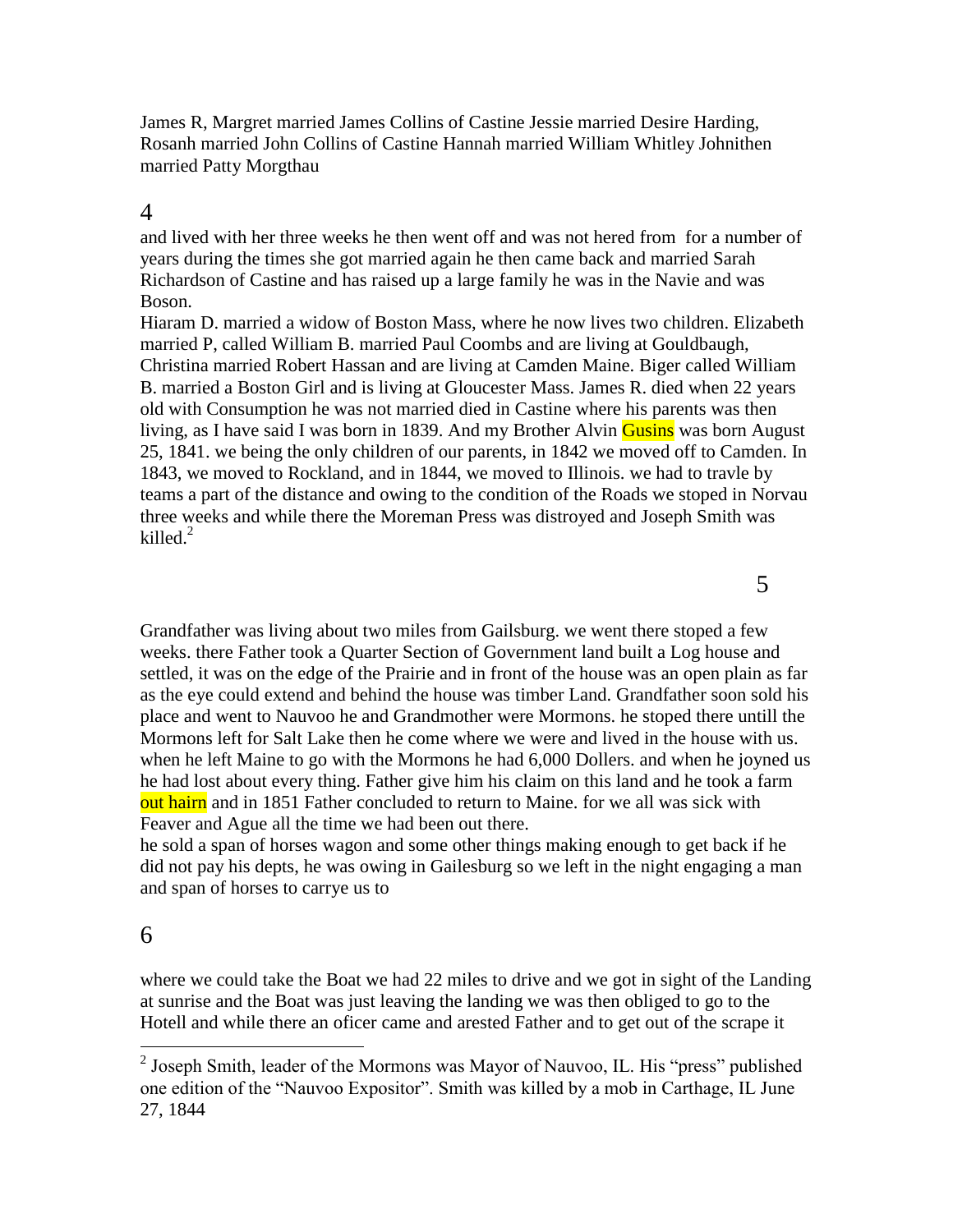took about all he had, and the next day we got aboard of the Boat and went down the river between St. Louis and Alton (The two plases are about 20 miles apart) the Landing was called Chipaway or American Bottom. there was but a few familys there and they were Dutch and could not talk English. we moved into a log house one room about 12.16 no Floor. a mud Fire place and Mother hung a Quilt up for a door, we lived there all winter and Father cut cord wood one Dollar per cord. in the Spring we went to Kirtland Ohio where Aunt Hannah Whitley lived. Father left us there and went to Toledo Ohio crosed the River and went 5 miles into the Forest called the Black Swamp. built a log house and sent for us

7

he went to making staves that was prety good business for he made from three to Four Dollars, per day. we lived there about 5 years, and the last summer we was there the Colory raged in its worse form. hardly a Family escaped the Town on our side was deserted within three days. Father sent Mother Alvin and me to Kirtland where we stoped three months Father was there through the whole and nursed the sick. one old man and his wife died within one hour of one another he give Father a wagon and a york of cattle. when we got back things looked as if they had been deserted for years. that fall there was a great excitement about Grandtravers Bay Mishigan. and Father concluded to go so he sold all but one cow and left. that was the last he had to do with his family in the spring we sold cow and most of the Furniture and went to Kirtland then Alvin and I went to live out and Aunt and Mother come on to Maine. in July Mother sent for us and we went to Castine I went to work on Nautilus Island

# 8

for Uncle Jessie Coombs, a making Fish I had 7 per Month I stoped there untill late in the Fall. I then went over to the Vilage and lived with John Bridges. and went to school. the next spring I went back on the Island to work. Alvin was living with Lawyer Abbot. in the Fall I went to live with Richard Mccluskey to lern the Taylors trade. Alvin went to live with John Dennett to learn the Sailmakers trade. I staid to Mac untill the next Fall then I left and shiped in the schooner Magnet of Castine bound to the Bay a Mackerelig and while down there we undertook to make a harbor on Prince Edwards Island in a gail and lost her. six including myself hired two one horse teams and went to Sholottown about 20 miles from where we were (**Tracedy** Harbor) we arived there in the midle of the might and stoped at the Welenton Hotell we stoped there one week and then shiped on a Brig bound for Boston the first night out we had a strong breeze and was up all night pumping when I got to Boston I got aboard of a coster and

9

went home. the next March I went to Gloucester and went 7 trips on Georges Banks with Uncle Bigor Coombs and then went to the Bay Mackereling we don very poor and late in the Fall I came home and the next spring I shiped in the Glendwar of Castine. Capt Fredrick Coombs Jessie Coombs son and went to the Grand Banks. we was gon about 5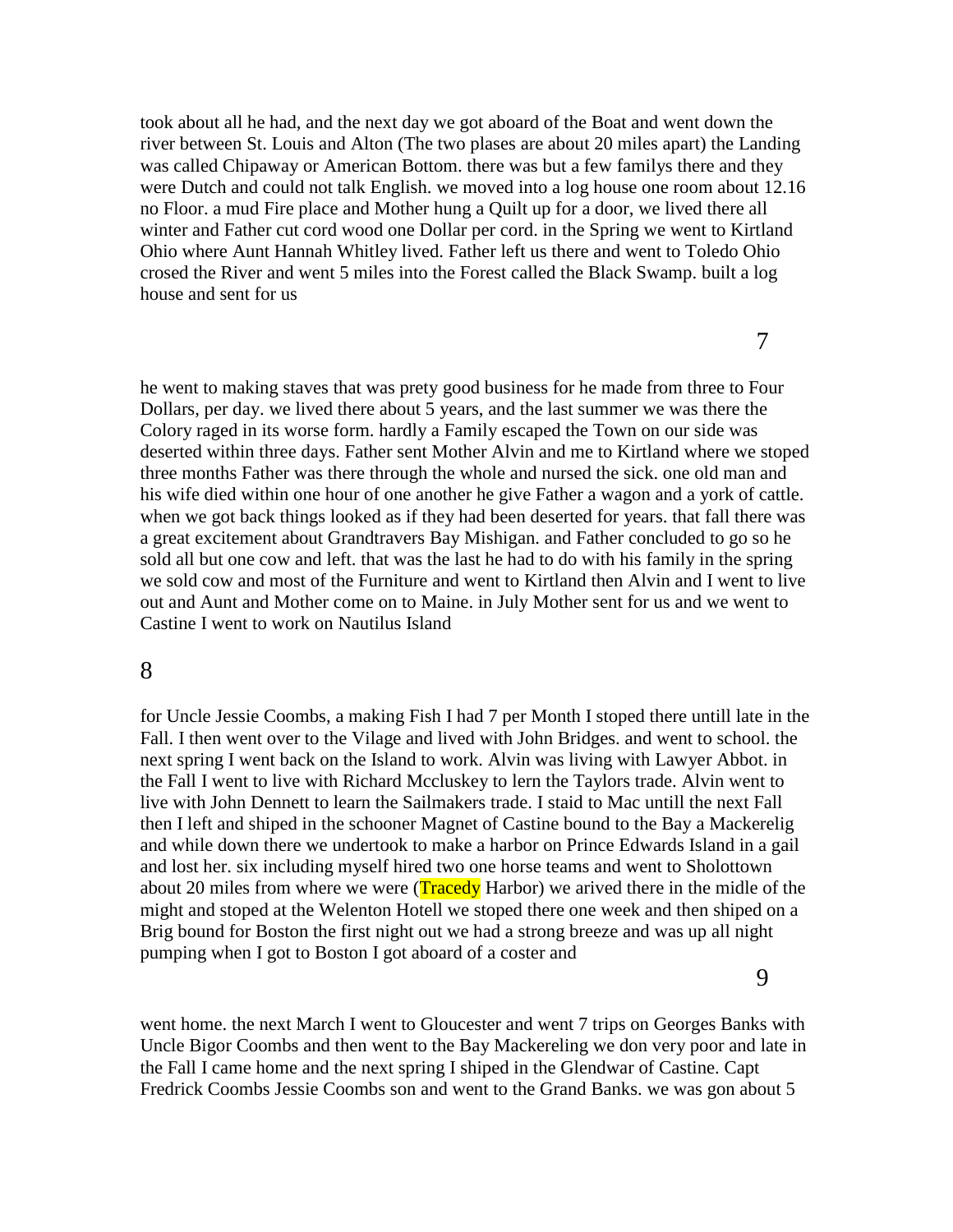months I had 14 Dollers per month. the next spring on the E. L. Thompson of Castine went one trip on the Seile Island Bank. the next trip on the Grand Banks. I had 22 Dollers, per month. this was the summer of 1860, and during the winter we lived on Main St. and I went to dancing School Alvin was boading at home and working in the Sail Loft. (in the Spring of 1861 the Rebelion broke out and April 25 Alvin and I sined in a Company geting up in Castine to serve three Months and we was routed up on the night of April 27 by the firing of a big gun. and we assembled at the Jerves House got breakfast and at sunrise we fell in to March,

# 10

to Buxport. the Company consisted of 80or 90 but before we got to Buxport we was reduced to 60. we got dinner at the Roberson House then took the Boat for Bangor, where they had an escort of a Company and a Brass band. that afterwards went South with us. we was escorted one mile back of the City to Barcks of the  $2<sup>nd</sup>$  Maine and we became Co B of the same our stacion on the extreem Left. Field oficers were Charles D. Jameson, Bangor Colonel Charles W Roberts Bangor Lieutenant Colonel, George Varney Bangor Major, John E. Reynolds, Bangor Adjutant, Oficers of Co B. Castine Light Infantry Seth H. Devereux Captain Charles W. Tilden, First Lieut, David D. Wardwell Second Lieut of Castine James C Collins orderly Sergent we had signed for three months but we got to Bangor the Government would not except us for any time short of two years. all belonging to the Castine Company agreed to go for two years excepting

# 11

Charles W Veazie and myself we went home, getting to Castine Friday evening. the next day I hunted up Veazie and told him I was agoing back and sign for two years. he said if I would wait untill Monday we would take the Stage for Bangor. it was very lonesome in Castine for all the boys that I cared for had enlisted

# Bangor May 13, 1861

This is my Birthday. since we got here we have been organizing the Regiment all we have to do is dril and stand Guard. To day we received a Bounty of \$24 one Months pay \$11, and a Uniform which is Gray. this is all from the State. I am 22 years old to day. weight 140 Length 5 foot 9 inches. we received orders to day to start for Washington tomorrow

## Bangor May 14 1861

This has been a very Rainy day. This morning we fell in and was presented By the Ladies of Bangor with a Beautiful set of Collors, made of silk surmounted

# 12

with a Gold Eagle and heavy Gold Tassels. We then marched to the Depot accompanied by an ci--------- concouse of People from the whole City and vicinity who had come out to see us depart for the Ceat of War. although it Rained very hard the crowd did not leave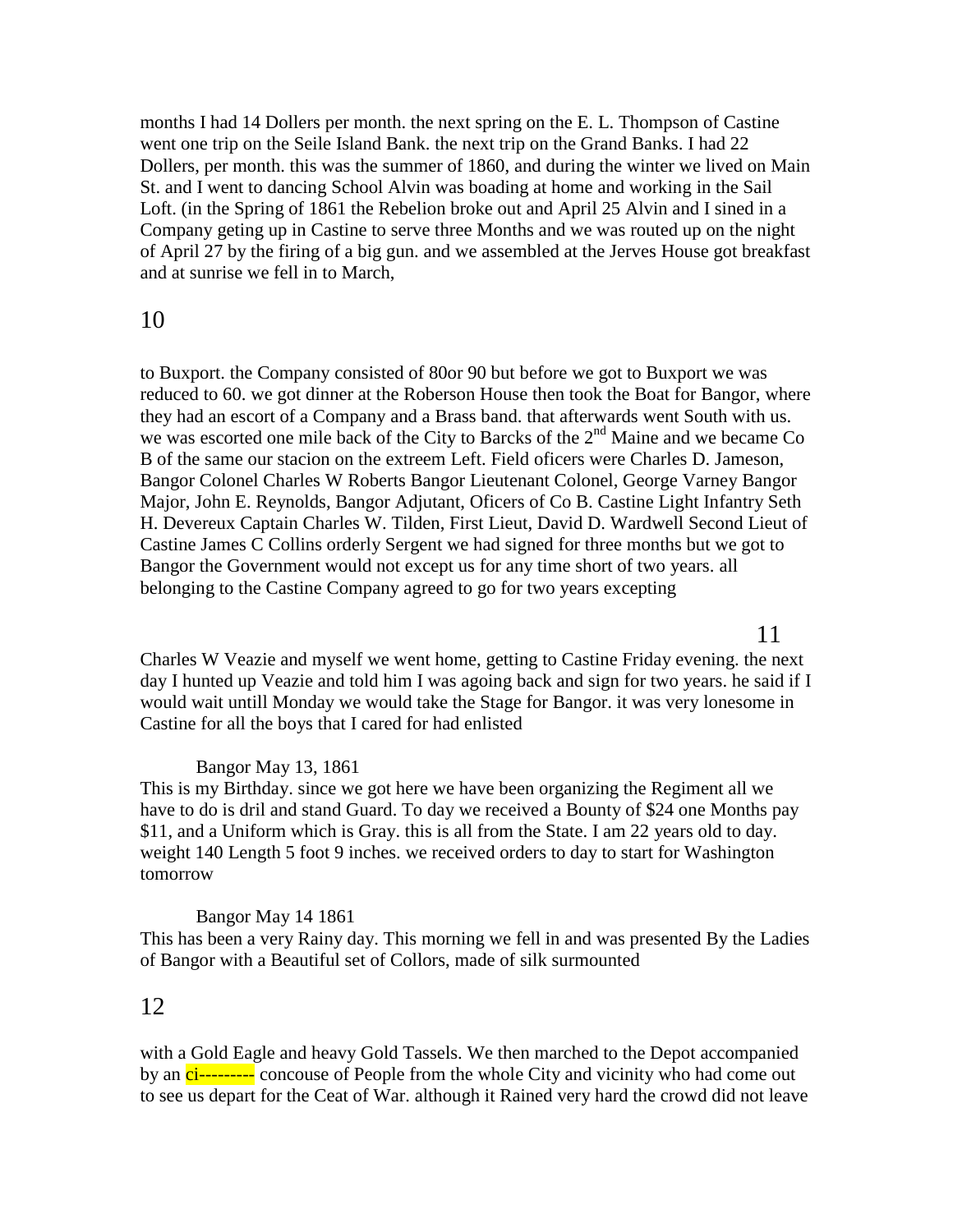untill we left at 11. A. M. we got on the Cars amid the firing of cannon and the cheering of the people. we then proceeded to Portland where we stoped all night in the old City Building in the morning we started for Boston where there was a larger crowd than we seen in Bangor or Portland. the streets was so crowded that the Police had to go in forse to cleare us a road to march in there was a number of Companys of Millishyer and three Brass Bands, which escorted us to the Comon. there we was put through the Mahnual of Arms. then we was escorted to the Cradle of Liberty to rest and to eat.

New York May  $16 - 61$ 

we got here this afternoon and the Yorkers gethered around us to tell us that they had things fixed up nice for our reception

13

and we was marched towards the Hall expecting a feast. when news came to the authorities that we had the Small Poc in the Regiment, they the turned us around and we was put on board of a United States Steamer cared out on the Curenteen Ground<sup>3</sup> where she droped her Mud Hooks and kept us there three days. but at the end of that time things comenced to look a little scitish and the oficers of the Boat began to worry about the safety of the Boat and they got promist to put us ashore on Willards Point. there was no doubt in my mind but what the Boys would of soon taken charge and run her ashore as they intended. there was Indignation Meetings held over her the last day and I should like to have a copy of some of the speaches I hered made. some would draw tears from a stone while others would make a Egipson Momey laugh. when we got ashore we was provided with Sibler<sup>4</sup> Tents 14 in a tent. they would be about rite for 10. any more than that could not be comftable,

## 14

 $\overline{a}$ 

Willards Point May 22 —61

Capt S. H. Deverux has Resigned and gon to Castin to take the Castan House and now C W Tilden is Capt and Wardwell  $1<sup>st</sup>$  Lieut. and the Company voted  $2<sup>nd</sup>$  Sergent Geo I Brown in as  $2<sup>nd</sup>$  Lieut. over Sargent James Collins this was not right, for Collins was a good soldier and well drilled besides he had no bad habits. but he is not a man that takes well the boys think he is to stif

### W.P. May 28 —61

Great excitement in camp to day the war department sent us oficer here to muster us into United States serves for two years. but he and Jameson got tight and tried to muster us in for three years, when we had only enlisted for two. the Regiment was called into a line and all that would be mustered in for three years was to step two paces in front about two thirds stept in front Alvin with them then they tried to scare us into it they said that on the next day we should have our heads shaved butons cut of our uniforms and

<sup>&</sup>lt;sup>3</sup> Perhaps he means "quarantine"

<sup>&</sup>lt;sup>4</sup> Sibley tents are shaped like a teepee.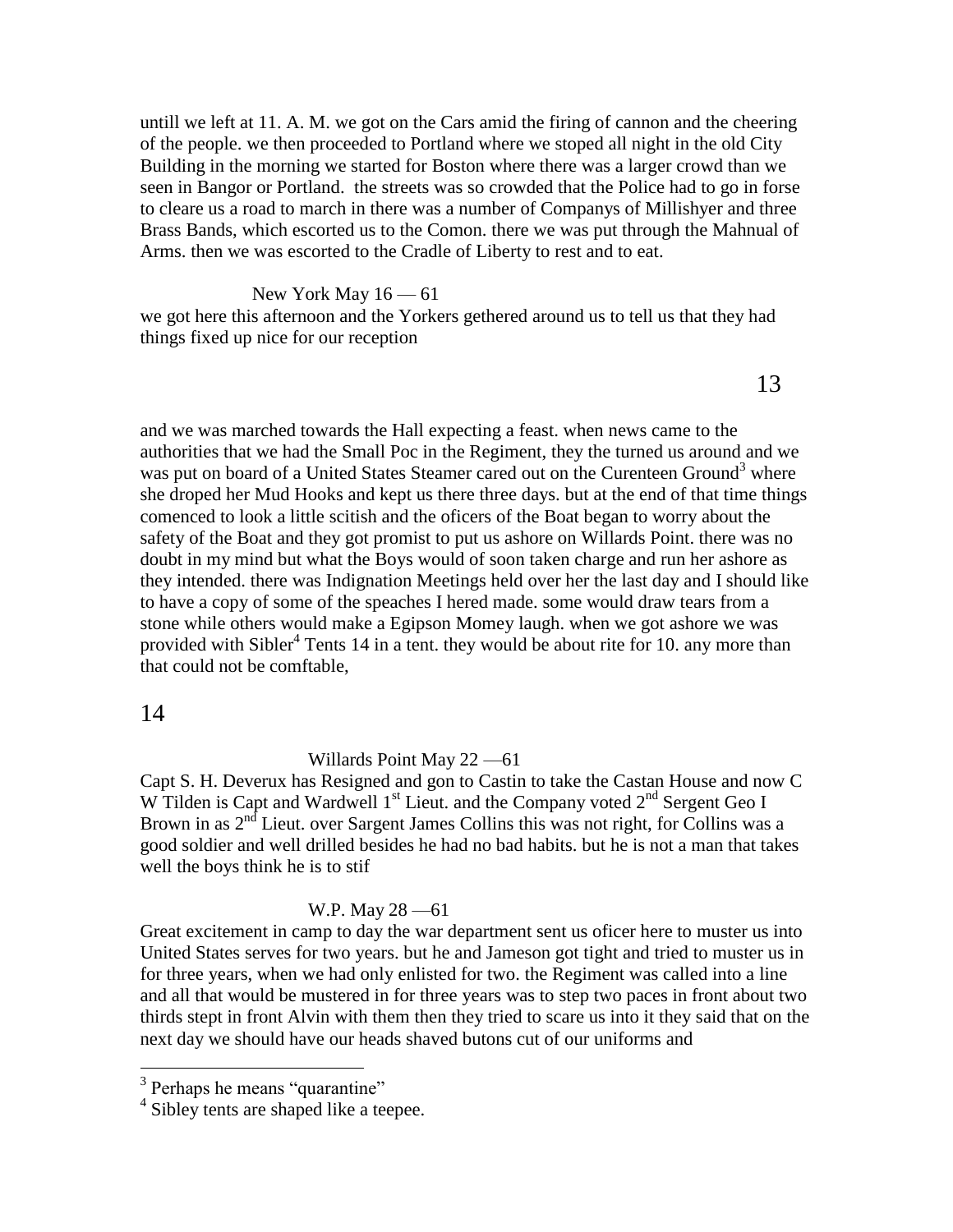be sent home in disgrace.

#### W.P. May 30 —61

we left this afternoon bound for Washington. got to New York at 5 oclock I must confess I was some disapointed we expected to be sent home to day I thought it was more agreeble to loose my hair than my head. I had got a tast of a Soldiers life and found it was not all sunshine and pleasure

Last night I was on guard and Posted a the Col. Quarters which was in a large House. I was posted at the front door and while there the Mustering in oficer Lieut Coggswill Eight United States Infantry who was there to muster us in came down stairs to the front door where I was. he asked me if I was one of the numbr that would not be mustered in for three years I told him I was. I enlisted for two years and would not be mustered in for three. he said he pitied me and Government would do what they said when he got part way up stairs he turned and repeated what he had said

## 16

On the Road to Washington May 31 —61

\* We get into Baltimore at noon to day and went through the streets with Fixed Bayonets Loaded Guns and caped. the inhabitens looked very hard at us but kept very Quiert. all the respect they shoed us was sending a little Girl to the front door with a Rebel Flag. the streets was dug up and blockeaded and other things don to bother us in our march through the City. we was put on the Cattle cars, and arived at Washington at 5 P.M in one place we had to get out of the cars and march Quite a distence on account of a Bridge that was burning. we marched by the White House and Uncle Abe stod in front of the house with hat off we halted and he made some talk we was then Quartered in some old buildings, and some of us went out on the Street and see an Italian with a harp we got him in the house and wanted him to play Dixie he refused saying if he did they authorities would arest him after a good deal of coxing and promsing to protect him he played it that was

the first time we had ever hered the Rebel national song.

### Meridian Hill June  $1<sup>st</sup> - 61$

we left Washington this morning early and are now on Meridian Hill. it is very warm we have pitched our tents and making preperation to stay here Quite a while we ar one mile back of the City

#### M. H. June 5 —61

It has Rained very hard all day but we have drilled just as much and just as long. it dont make any difference what kind of weather we have about that. I have hered of men that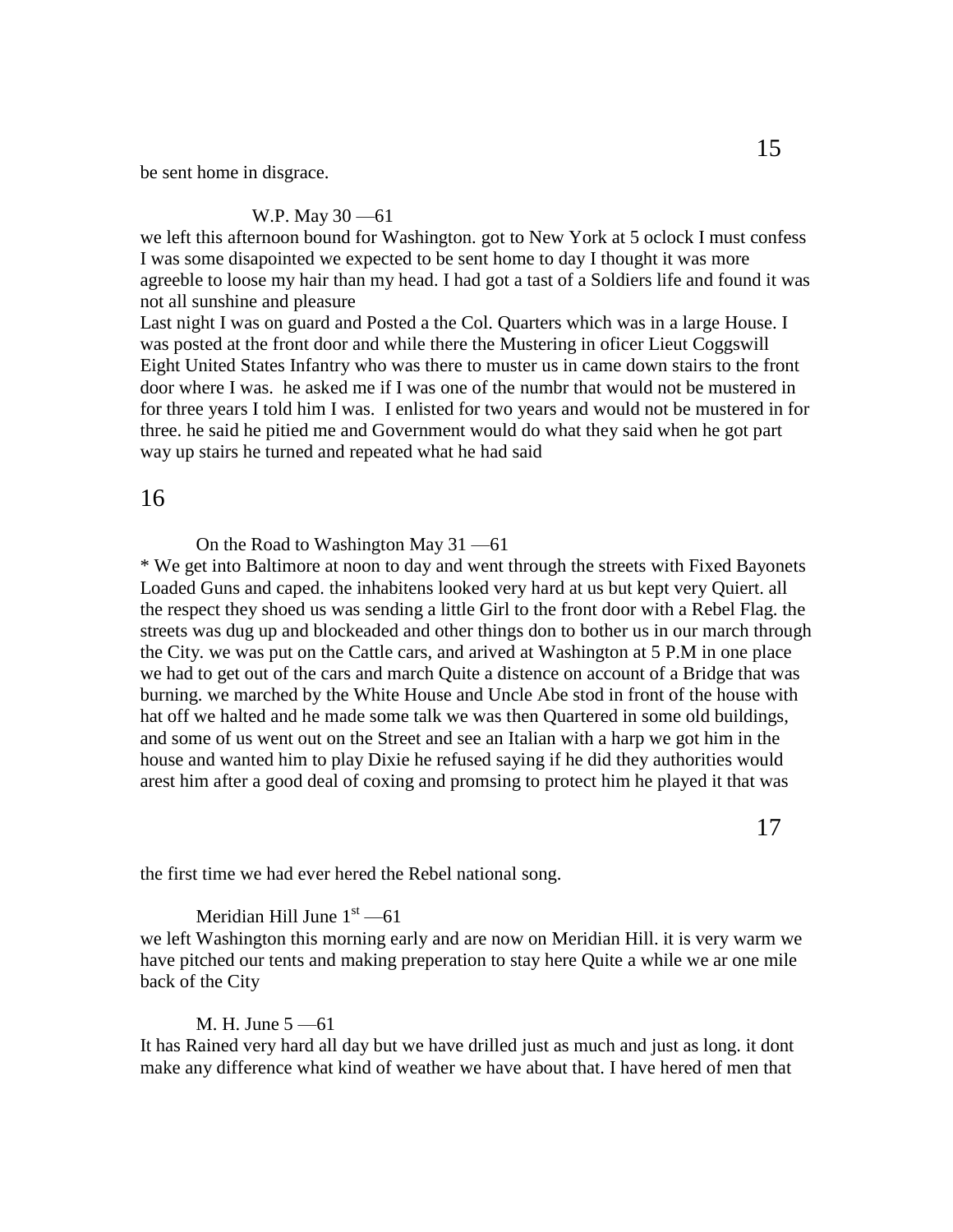did not know enough to go in the house when it raines and I think our oficers are that kind of men.

### M. H. June 8 —61

It has Rained hard all day, the  $3<sup>rd</sup>$  Maine Regiment arived here on the hill to day, wet and hungry we helped them pitch their tents. that was something they did not understand as well as we did, we are looked upon as old Soldiers

## 18

## M. H. June 12 —61

Pleasent weather now. we drawed some Salt Beef to day which was roten we carred it back one Company cared theirs in front of the Col. Quarters and Buried it they had a Chaplin mourners and paull bearers it was a melancoly scean. in afternoon we had a Fantaskit drill about 400 assembled dressed in all kinds of shape and a large assortment of war impyments we had a review and Prade.

### M. H. June 14 —61

we had a False alarm last night calling us into a line and dealing out armunitin we thought the whole Rebel army was upon us. it was don to see how Quick we could get out to practise us Some rushed out without their hats while others came in great dismay Some with packs upon their backs and others went another way

Shakespok

The regiment is composed of 10 Company Company A on the Right. A. F. D. I. C. H. E K. G. B. The Colors and Color Guard between C. & H.

19

#### M. H. June 15 —61

we have nothing to eat in camp to day and some of the Boys would not drill and the rest followed but the first to deney duty were the first to fall in

M. H. June 21 —61

The 4<sup>th</sup> Maine arived here to day and are agoing to camp on the Hill clost to us.

#### M. H. June 29 —61

This has been a very warm day on our Regimental drill a numbr fell with sun Stroke but it is so common that we do not take much notice of it

#### M. H. June 30 —61

One of Company G shot one of his own Company last night while on Guard they Chalenged one anouther in sport and one gun went off the Ball hiting one of them just above the knee. in taking the Leg off he died in the operation

M. H. July  $2<sup>nd</sup> - 61$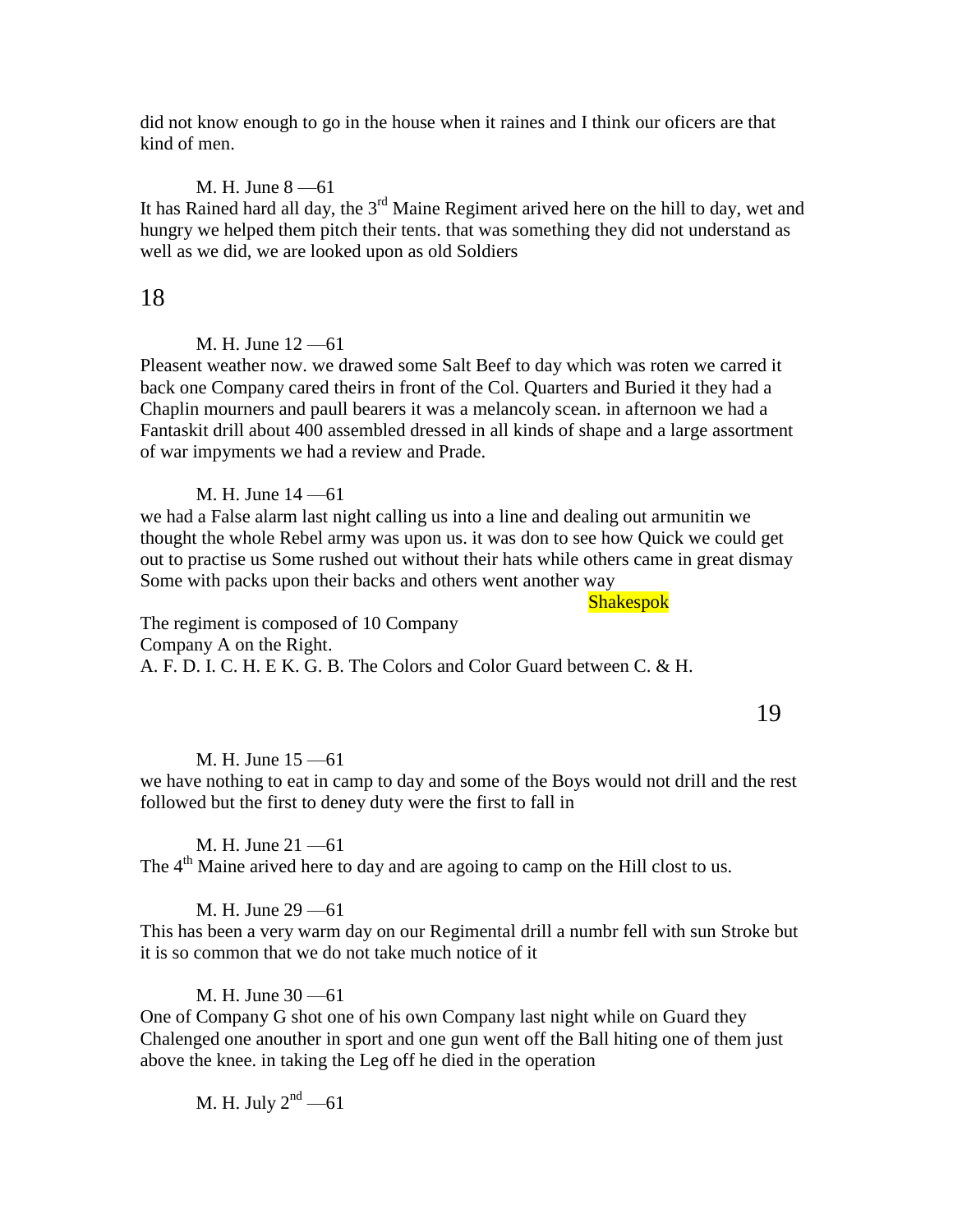Yesterday we struk our tents in a very hard Rain storm and started acrost the Potomac River, by the way of George Town, into

# 20

 $\overline{a}$ 

Virginia. we arived here at Falls Church in the evening. I got into a Skhool House and slept under a seat it was very cold I thought I would freeze before morning. but to day it is warm enough our tents came to day and we are pitching them.

Falls Church Va July 3 —61

we are fixing our Camp Ground and will have a prety place when we get it all dun. our Regiment is in the advance guard of the Union Army on the Fairfax road. we are in the First Brigade under Brigadier Keyes. First Division under Magjor General. Tyler, General Mcdowell in comand<sup>5</sup>.

F. C. July  $4^{th}$  —61

at sunrise this morning we had a Liberty Pole up and the Stars and Stripes flying to the Breeze. Then our Co. and Co. A went on Pekett Guard four miles in advance this is the first Peikett we were ever on. my Post is clost to Balls house as big a Rebel as there is in the Rebel ranks. in the night I was shifted to the Barn. No perticlur difference. George Noyes was Coperel of the Guard

and Ball had a large dog that kept barking so Coperel Noyes called on Ball and told him if he did not take care of his Dog he would be under the painful necesity of Ordering one of his men to shoot him

# F. C. July  $5^{\text{th}}$  —61

we got releived this morning and are now back to camp. we passed some very nice farms. but they are agoing to ruin fast. although the Law is very strict the boys find a way to get things.

# F. C. July 10 —61

Fine weather now 81 Recruits and 60 Horses came to our Regiment to day Black berries are very plenty

# F. C. July  $13 - 61$

we started on Peakett this morning I went out side of the Pikett lines after berries the boys thought I run counsdble resk for berries

# F. C. July 14 —61

we got releived this morning and are back to camp. and have marching orders the

 $<sup>5</sup>$  Brigadier General Irvin McDowell is commander of the Army of Northeastern Virginia.</sup> Stay tuned, he is in command at the Union's defeat at the  $1<sup>st</sup>$  Battle of Bull Run on 7/21/61.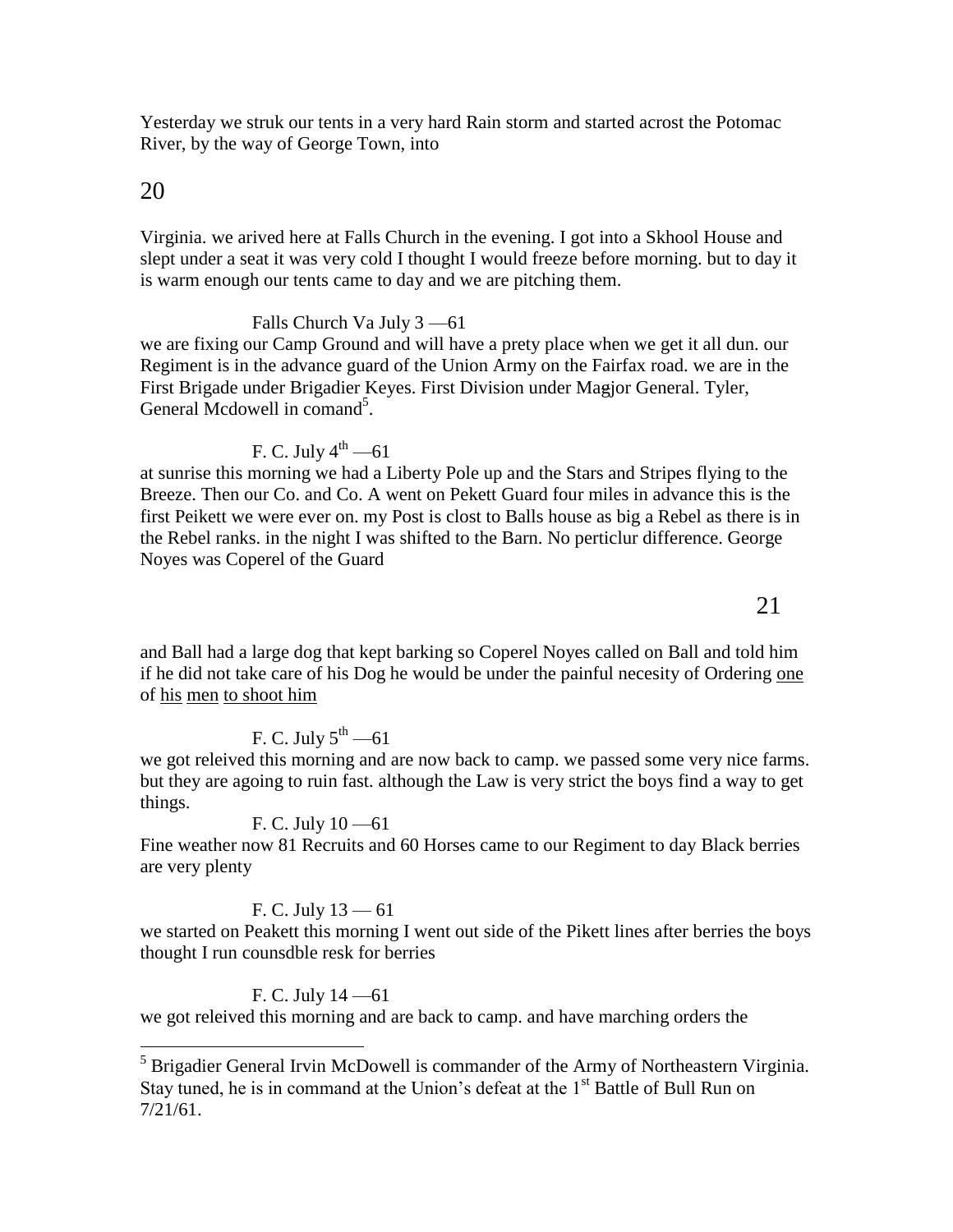Provailng opinion is that we are agoing to Bull Run whip the jonies and march on to Richmond

## F. C. July 15 —61

A Pleasant day and Great excitement for we are striking our tents and packing or knapsacks. we are propearing for a long march and we hail it with joy

## July 16 —61

we did not leave Falls Church untill this noon. and got to Vinia at 6. P.M. stacked guns and Alvin went and got an armful of straw and he and I leid down for the night. we are clost by a Post Road and the Rebs have run a train of cars off the track

## July 17 —61

we started early this morning and just before we got to Germantown we discuvered a Mask Batery, one of our Baterys fired into it and the johneys skydadled we then marched into the town and some of the boys are releiving the setlers of some of their Pigs ducks &c.&c.

### July 18 —61

we started again early this morning. Last night we had an alarm that routed the whole Army out. it was caused by the Peakett firing on some cattle at 10. this forenoon the advance got to Centervill Hill, where they found the Rebel troops in force, and had a brush with them. the Rebs fell back and we camped on the Hill during the night I understand there has been two Spys caught and hung to day.

## Centervill Hill July 19 —61

very warm and dry weather to day we went after Railes to make camps with. Quite a number woke up with their Faces swillen very bad. what we call Moon Stroke. they slept so the moon shone in their faces.

### C. H. July  $20 - 61$

we are having very warm weather. we was Presented to day with a very nice Flag it was sent from San Francisco. California by the ladies of that City in the care of George B. Haycock of California to be presented to the first Regiment that reached Washington or one which was composed part of Lumbermen.

# 24

as we met both of these requirements and no other filling eather it was presented to us. we was drawed up in a hollow square and Mr Haycock made a speach and was responded to by the Colonel saying that it should never be dishonored nor be stained except by the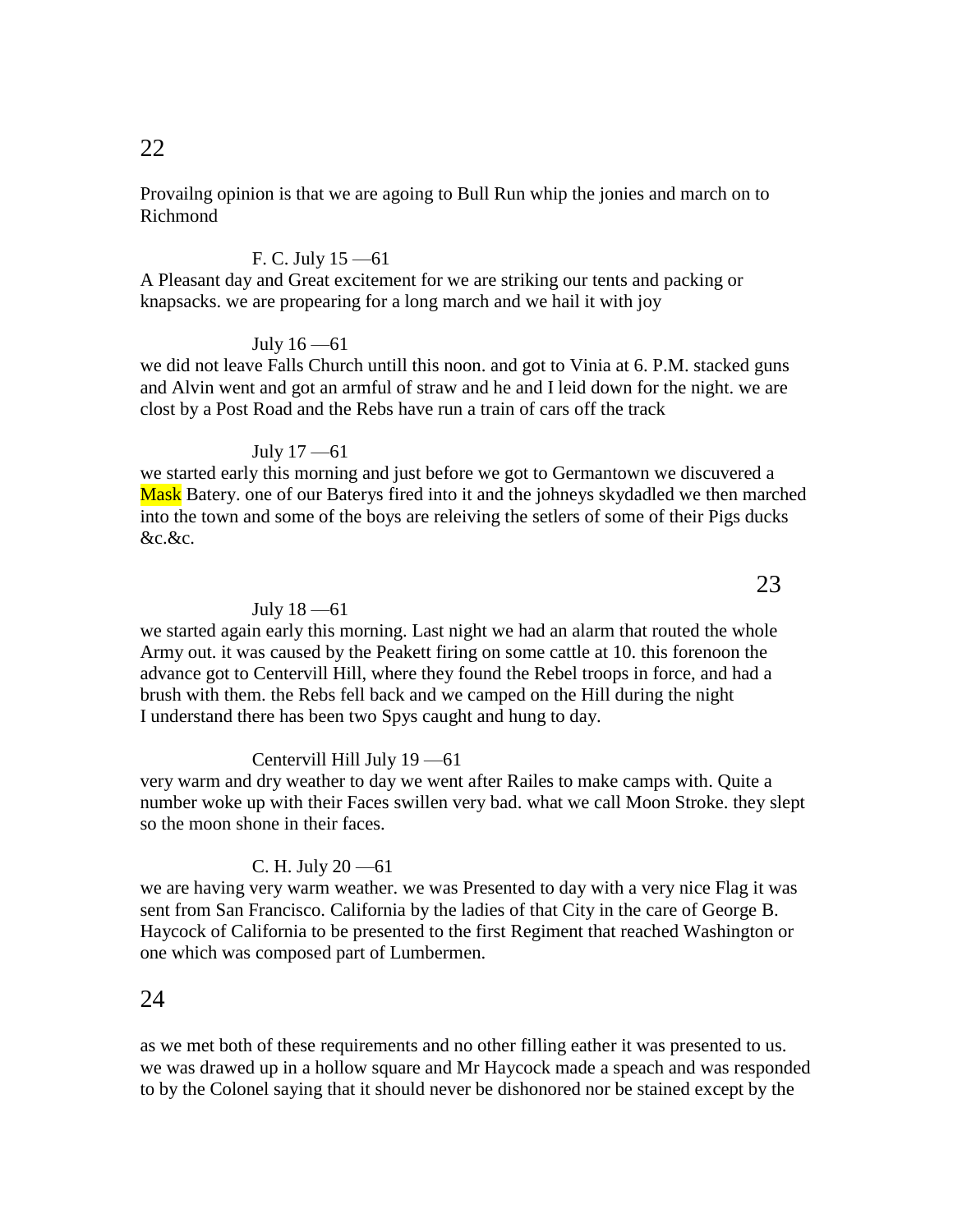Blood of its defenders. the banner is a very large one of the heavest descripsion of India Silk and cost 1,200 Dollers. the stripes are red and white and the field Blue most elegantly painted showing one side the American Eagle and thirty four stars, and on the other the Arms of California and Maine in separate shields. The Legends Eureka and Dirigo, on each respectively while the Goddest of Liberty stood between with a hand resting on ether shield. the staff was made of Mongarista Wood the slides rings and Battle axe surmountian the staff were of solid silver very heavy there is thirteen silver stars on the belt for the Color Sergeant and a socket of silver on which was the inscription 'Union and Liberty'

on the slide were the words, Presented to the  $2<sup>nd</sup>$  Maine Regiment, by the Ladies of that State now residing in San Francisco June 21 1861. History speaks of this and sais that during the time we were excepting this Flag there was an American Eagle huvering over us I see the Bird and seposed it to be a Turkey Buzerd.

Bull Run. Sunday July 21 – 1861

very Pleasant hot and drye we have not had any Rains for a long time. We was routed up at 12 last night but did not get on the march untill 2 oclock. At sunrise the Battle of Bull Run comenced three or four miles in advance of us. at 10 we had orders to advance. we went three miles on a duble Quick. no wind and red hot and the dust flying so you could not see your **fileader**, when we got up to Shurmans Battrey that was firing at the Rebels, we halted long enough to throw of our coats and Haversacks and Knapsacks and then started again through woods  $\frac{1}{2}$  over streams. when we got up to the Rebels we reformed our line and found that about one third of the Regiment

## 26

as Quick as we got into line we charged and drove the rebs. we then reformed and made another charge. then the Rebels drove us we then fell back a few rods formed and charged over the field again to get our Color that was left on the field the Color Sergeant being killed. his name was Moore he took the Color from Deane that was kiled the first charge. after falling back again in the woods, Capt Tilden wanted some to go back on the field with him to see if we could see any of our Company that we could help off. Alvin and I with three others went with him, the Rebels did not fire at us untill the Capt comenced to pick up some guns then they opened fire and we gat. but they did not stop untill we gat under the hill. then Sergeant Collins come in from the woods, and said that he had seen a Rebel and wanted John Veazie and me to go with him and take the jonies, we went and hunted but found nothing but a hogg during this time the Regiment had been ordered to fall back, so we started for the road, and just as we came out to the road there was a Connetcut Regiment retreating on a duble Quick. the Colonel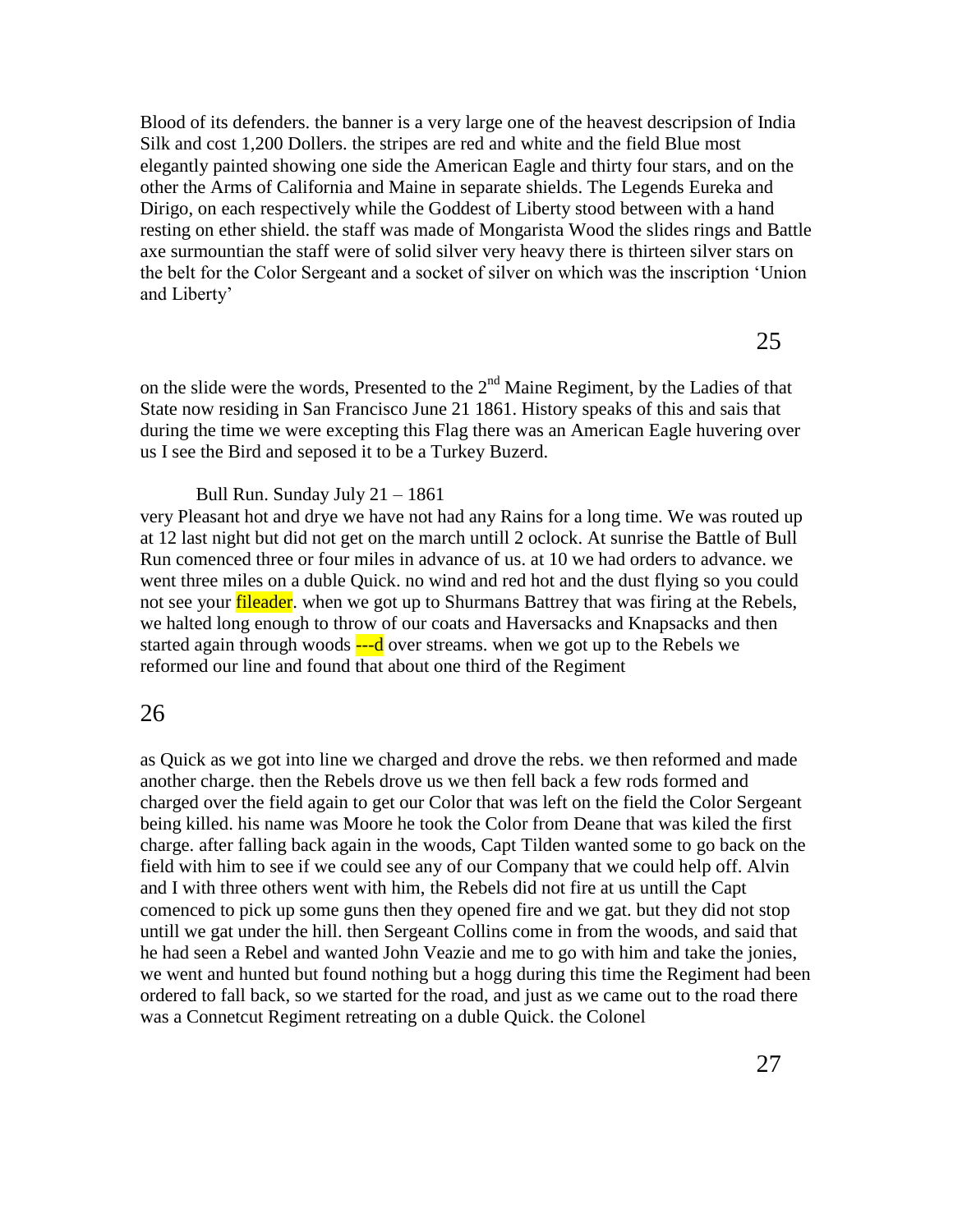dismounted. and when he see us he thought we were Rebels being dressed in a Gray uniform, and he sung out to his right Company shoot those damed rebels. they leveled their guns, redy for the word fire. William Smith of our Co had strayed from the Regiment and was on the opisit side of the Regiment from the Col. he sung out dont shoot they are our own men. the Col swong around his men and away they went on a duble Quick. but it was a number of minets before we moved. it was such a surprise to us that we could say nothing. we then continued on and got up with the Regiment just as they had got up to Bull Run Bridge when I went over the Bridge there was a solid body of soldirs crossing and to make it worse they rushed a 32 Pound Gun on with eight horses attached into the crowd untill they could go no further then they cut the horses loose mounted them and tried to drive them through the crowd. their was a good many soldiers crowded off the Bridge and the distens to fall must have kild some. after geting acrost,

## 28

our Regiment filed off to the left and faced to the front to protect the Bridge as we was rear guard. the Rebel Black Horse Cavelery made a charge at the Bridge. but the went back with some of their sadles empty, after staying there about one hour we fell back to Centervill Hill geting there about dark. it was raining then had comemced at 6 oclock. we stayed there a cuple of hours, then had orders to fall back on Alexandria, which was 22 miles from Centervill Hill, about one half of the Company is misen but we do not know what has become of them. Alvin is in the ranks with me.

# -------- July 22 --- 61

The Army comenced to retreat for Alexandria at about Eight last evening but the road leading to Alexandria has been full of straglers ever sense noon. it has Rained very hard through the night and mud has taken the place of dust Leaving the Roads in very bad shape when we fell in last our Company was very small. and the cudinis so bad it was hard to keep together. it would be impossible for me to write and

29

and give any ider of the condishon of the Army. as I see it last night and to day, it was every one for himself. I see a number that seemed to have lost all reason. they would rush along in crowds and if a gun was discharged as they often was in their excitement they would sing out the Rebels are coming and away they would go untill they was exausted, a good meny had thowed away their guns hats and most of their clothing. at sunrise there was eight of my company with me and we pushed on bye deserted wagons dead horses and Soldiers that had gon untill they could go no further and would fall down in the mud and lye as if they were dead. The first thing that brought me to my feelings was when I got in front of a house about five miles from Alexandria there was an Ambulance run to one side of the road full of wounded, and just out side of the front fence was a woman walking back and forth ringing her hands and baging for some one to take care of the wounded soldiers as the  $-\text{ses}$  were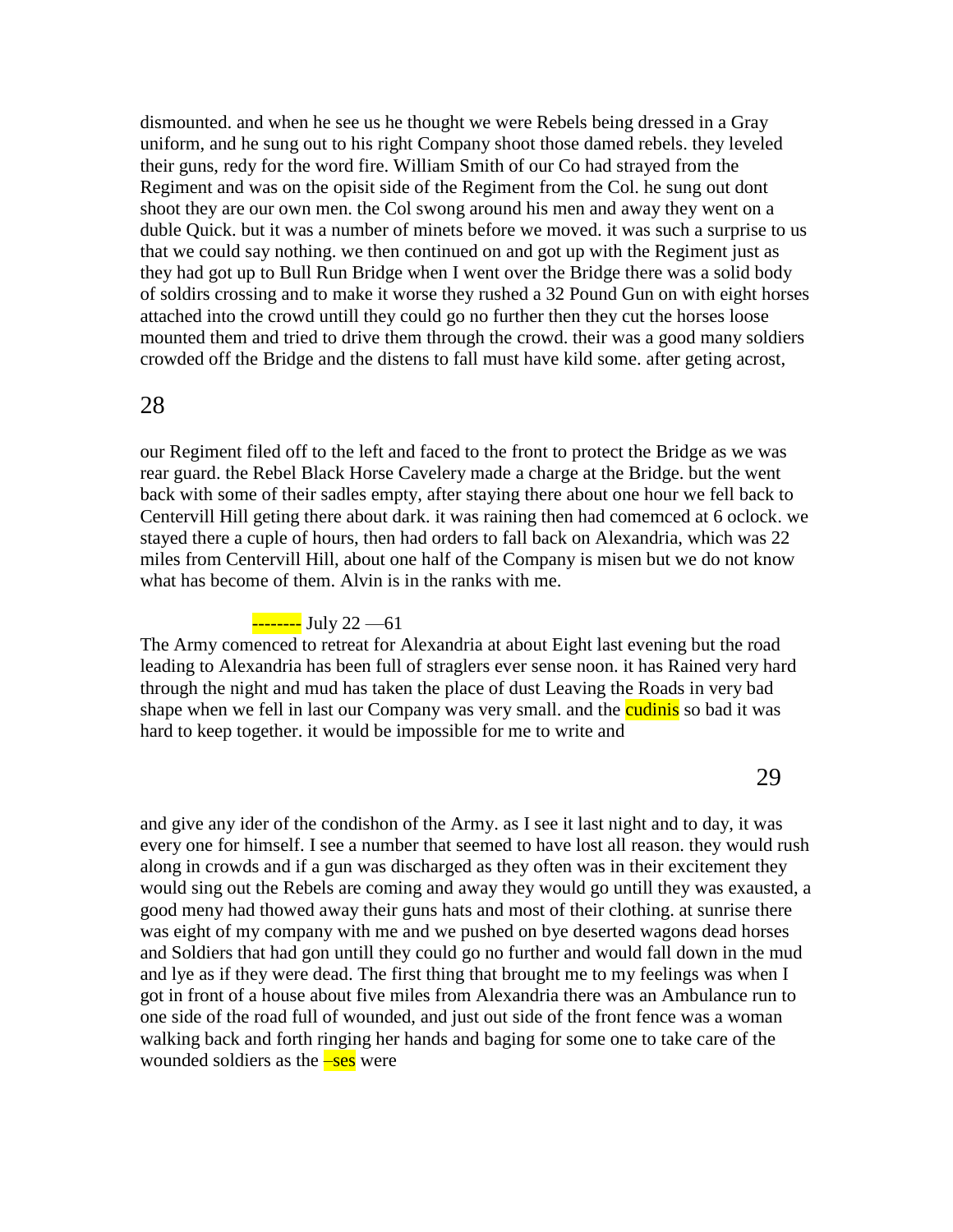cut cleare and rode off by some Soldiers, I got into Alexandria about 9 oclock. things had not improved any here there was just as much excitement Soldiers and Artillery rushing through every street. we went to a store busted in the door. and went up stairs and I took a side of Bacon for a Pillow and lyed down

#### Alexandria July 23—61

It have cleared off Quite pleasant. this morning I got up for the first time since I took my side of Bacon. I call it getting up but I was so lame and sore I did not get up but half way. but I am pleased to be able to get up that distence all the same. I get out in the streets and strowled down to the River and put myself in soak. we was on our feet 30 hours and made over 60 miles. I have not seen Alvin since yesterday morning early. there was a great meny that took the rong road that branched off from the Alex Road about 6 miles out and went to Washington. I sepose Alvin is with them. some of the boys got letters from home to day. none for

me, but I gut some hot coffee and hard bread. we do not know how meny we lost in the Battle or how meny were taken prisenor in our Company, for the Company is not together yet.

31

#### Alexandria July 24 —61

To day some of our Company arived from Washington. Alvin with them. our folks are transporting Guns from Washington and the Gun's Boats and puting them in the Forts around Alexandria. I hered to day that the Rebels was agoing to attecked us here.

#### Arlenton Hights July 25—61

we left Alexandria this morning with a number of other Regiments and arived here at noon. it is called 9 miles and is opesite Georgetown. we are at Fort Corcoren. built before Bull Run Battle it is on the Lee estate and clost to the Lee Homested. after we got here the Regiment denied further duty. and say as they enlisted for three months and have surved that time they want to go home. they are in so much earnest that they will not pitch their own tents.

### 32

#### A. H. July 26—61

I had fried hard bread for Breakfast and then I went down to the Canel and went in a swiming. this Canel croses to Georgetown on the Atridock Bridge and is called Chesipeak & Ohio, (I think) we are trying very hard to find how long we are in for.

#### A. H. July 30—61

we received our first payment from the United States to day of \$5-13 cents in Gold and silver. G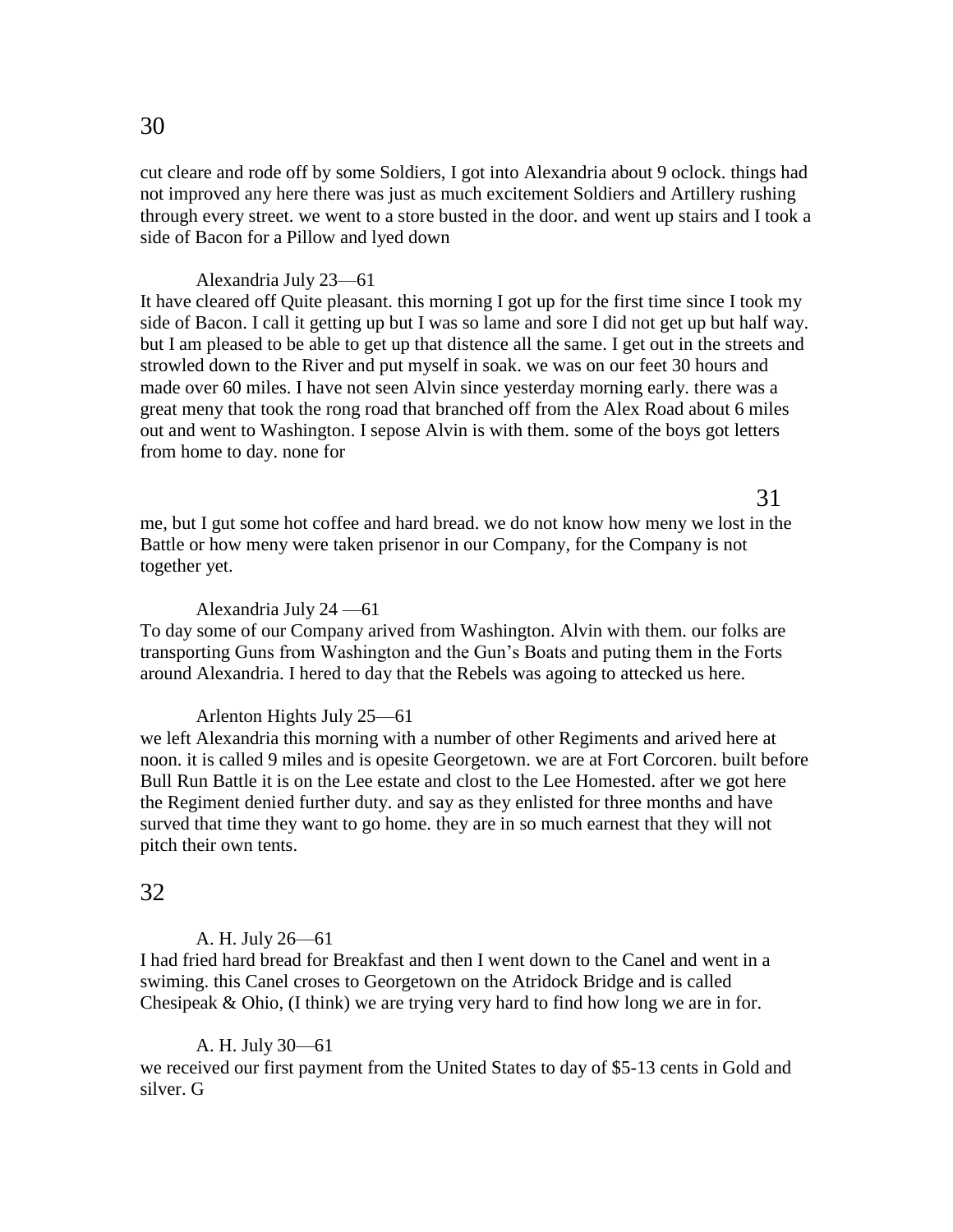## A. H. July 31—61

we was paid off again to day \$14-46 cents being all Government owes us up to date Uncle Sam pays his Soldiers \$11 per Month

## A. H. August  $2^{nd}$  61

our Regiment is out on fertig<sup>6</sup> cuting down the woods so the Rebels cunnot advance on us without making roads. I have not don much myself. fer I have been calling on my neighbors, for something to eat . have engaged my dinner, and am now siting in the shade and watching.

### A. H. Aug 14—61

since Aug 2. there has been nothing of impurtence hapened. we have been on Fertig went on Peakett a few times. had some drilling some camp guard and some  $fu-$ . 60 of the Regiment that had denied duty and hung on to it were carred off to day and they say to be put on the Riprops<sup>7</sup>. Colonel Jameson has been promoted to Brigadier General. now Charles W Roberts will be Colonel. the Regiment is much pleased with the change. the Boys think a good deal of Roberts

## A. H. Aug 25 —61

nothing of impurtence since the 14 the Repurt is to day that the Rebs are agoing to attack us here if they do they will cetch hell. my weigh to day is 134 lbs.

A. H. Aug 28—61

we expected company and lied on our arms all night to receive them they did not call. George B. Mcclellan is in Comand of the Armes of the Potomac.<sup>8</sup>

## 34

 $\overline{a}$ 

### A. H. September 4 —61

I went out on Peket this morning my Post is at the Front door of Mrs Halls house it is Quite a nice house for these parts rated at about \$8,000 Mrs Hall is here and an old Made and a Girl about 18 years old, a Virginia Beauty.

## A. H. September 18 —61

yesterday we went on Peaket and to day we was releived and instead of waiting and all Marching in together according to orders. C. W. Viezey and I struck out for camp alone, and when we got in the oficer of the guard reported us to the Colonel. and a Sergeant and a file of Soldiers came and arested us. we was carred in side of Fort Corcoren to our Colonels Quarters, and he ordered us to hug the Widow (a tree about as big as ours body.) we asked him if he would not here our story he said he would we then spun him a good excuse. and he dismised us. if any of us disobeyed orders our arms were put around

 $6$  By "fertig" he means "fatigue", non-military duty done by soldiers

<sup>7</sup> Perhaps he means "report"?

<sup>&</sup>lt;sup>8</sup> After the Union's defeat at the Battle of Bull Run, General McDowell was demoted to commanding a division under George B. McClellan.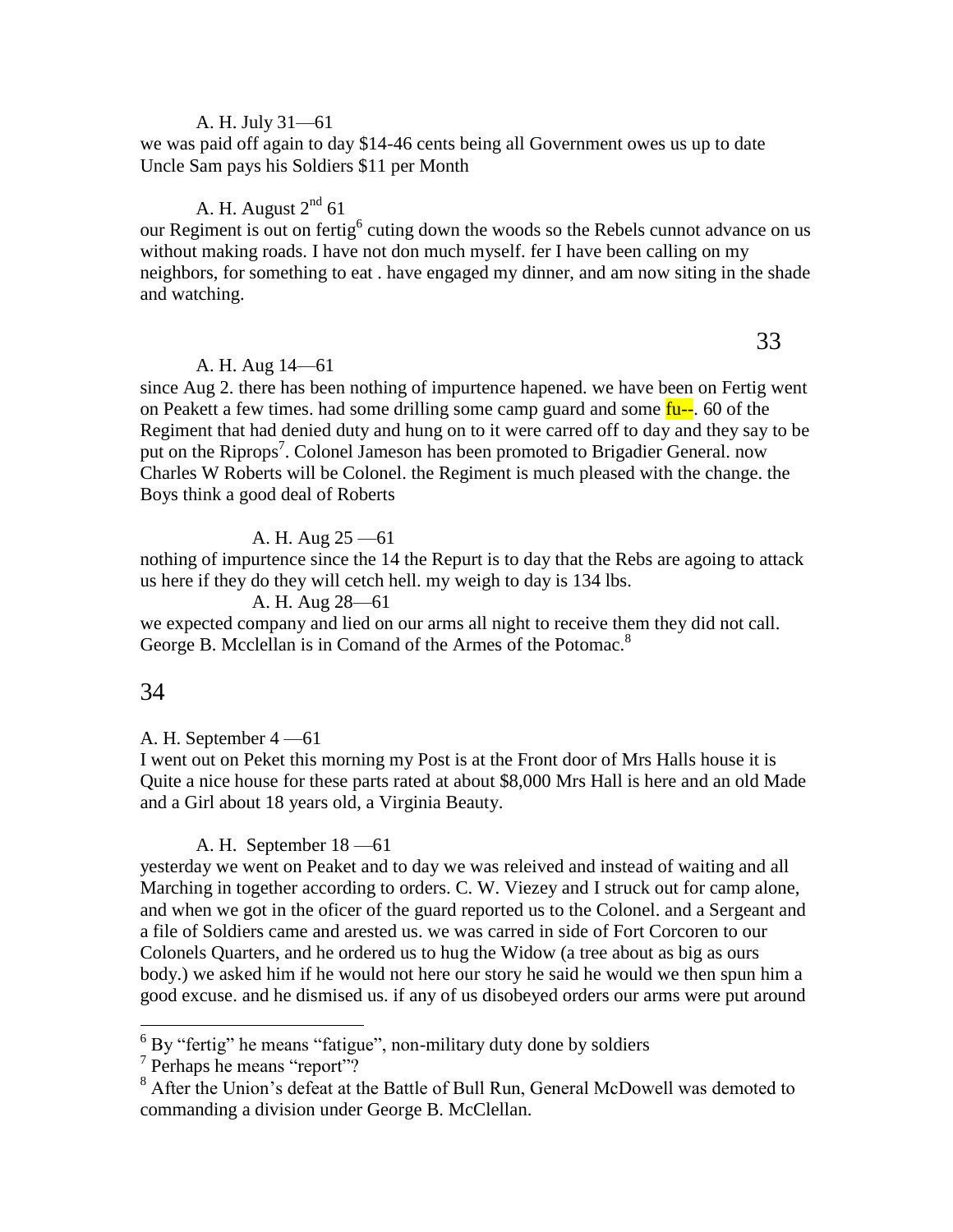the widow and hand cufs put on and if they made a good deal of noise there is a Gag aded to make it more binding.

# A. H. September 19 —61

we was paid off to day \$23-73 cents in Greenbacks. we are now receiving \$13 per Month. some of the Boys trye all kind of doges to get out of the Army. some take Medisine to make them selves sick some cut themselves, while others hunt for deares. we are in Shermans<sup>9</sup> Brigade now.

# A. H. Sep  $28 - 61$

some of the army is marching to the front to take Mansons Hill about 8 miles in advance of our present position We have received an United States uniform Blue. And the State of Maine has sent in a bill to each of us for \$24 for the Gray Uniform they put on us when we left the State. there was a number in our Regiment that was killed or wounded on account of our Gray uniform, one N. Y Regiment fired into us while we was under fire.

Halls Hill October 12—61 we changed our Quarters to day and are now 4 or 5 miles in advance of Fort Corcoren and while pitching our tents just before sundown we had an alarm,

# 36

 $\overline{a}$ 

which called us into a line. after being in the ranks about one hour we broke ranks and went to work on our tents

# H.H. Oct 29—61

we have had very nice weather letely there is three that tents with me in what is called a wedge tent. Charles Hooper Moses Veazie, Isic Sheaperd and myself we sent Charles Hooper to Washington for some heavy cotton Cloth to make a wall to our tent it makes more room and we have a fire place in the tent to warm it and cook our grub. the Regiment went out on Regimential drill this after noon. I did not go out but went to the Sutlers got a dollers worth of tickets and got some things to eat.

# H.H. November 5 —61

I have been on fertigue duty to day and have helped cut down a very nice orchard to make room for Bragade drill

# H.H. Nov 11—61

I am on peaket went on yesterday my Post was along side of a haystack. Charles Veazie are post with me when it became

<sup>&</sup>lt;sup>9</sup> General William Tecumseh Sherman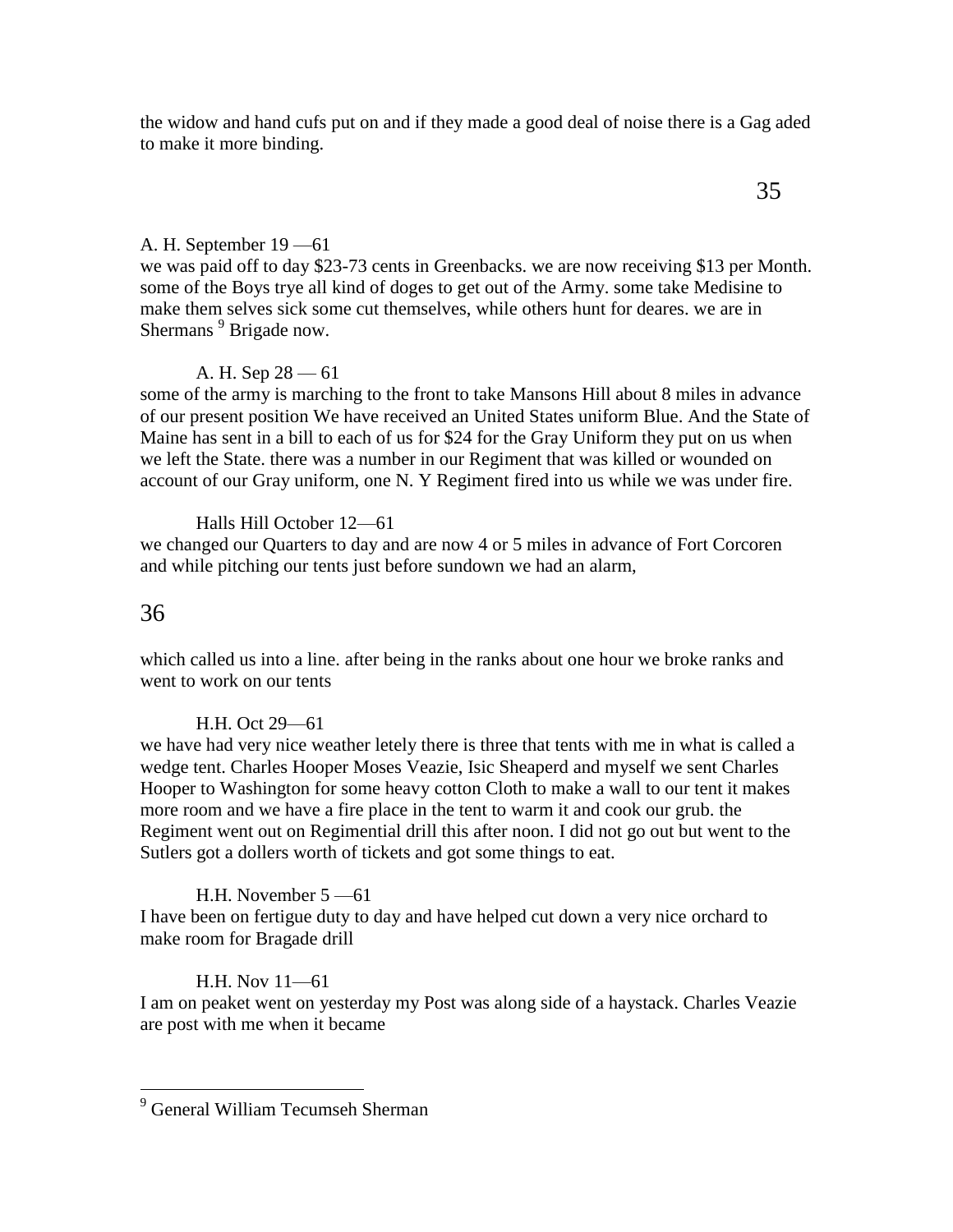dark we got on top of the haystack where we staid all night

### H. H. Nov 20 —61

we left camp early this morning with Raitions and packed Knapsack, for Bayles Cross Roads. 5 miles from Camp where the whole Armey assembled for a Grand Review. 20,000 Troops, and three or four thousand spectors Uncle Abe was there and a numbr of the Big Bugs of Washington. we got back at sundown very tired

#### H H. December 3—61

the  $2<sup>nd</sup>$  Maine Regiment started last night at about 12 on a Scout we had one Company of the 22nd Mass regiment. this Company has Target Rifles. the Regiment belongs to our Bragade, we marched six miles out side of the Peaket line and stowed ourselves away in the woods along side of a road that our spyes had seen for a number of mornings a Company of Rebel Cavelery. we got stowed away just before light and we staid there untill after dark our orders were to keep still and

# 38

when this Company passed to fire on them and take them priseners it was a very cold day. we had all we could do to keep from freazing. diring the day we took one of the setlers that was riding by and detained him so he would not five us away he thought he had got in a very bad scrape, but we see nothing of the Cavelery and after dark we fell in and started for camp where we arived at about 12

H. H. Dec 16 —61 this morning I went on Peket Guard and made a raid on the Setlers

H. H. Dec 17 —61 got relieved and are in camp Pack we killed last night we eat to day.

## H. H. Janery  $1<sup>st</sup>$  — 62

this has been a pleasant and warm day we have made some Minse Pies in our tent to day. we Burned all we could and the rest we bought Ike Shephard is building them folks to home might growl at them but never mind we can handle them

39

#### H. H. January  $6 - 62$

we have some snow on the ground. I have signed the Elotment Roll agreeing to send \$11 home to Mother each month, it is to be paid to Mother instead of me. there was only one in the Company that signed \$11 beside me. Alvin signed \$10.

H. H. Jan 22 — 62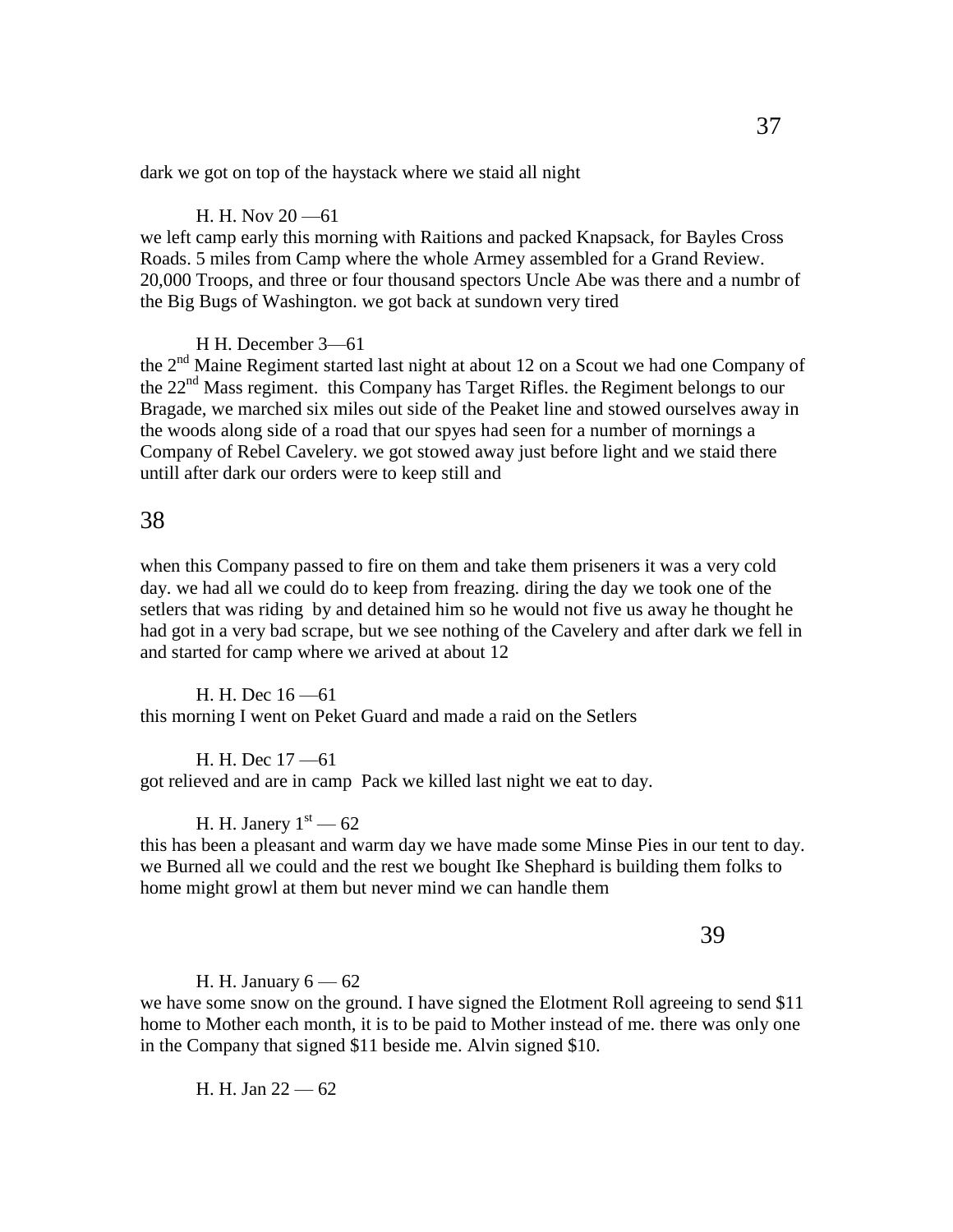a fine day six including myself went in the woods to ire at a target. one was to put up mark 100 yard of the bigness of a pie we was to give three cents per shot. the one hiting them put up the mark and had the profits. I hit the Bulls Eye the first shot after geting back we had a pie feast

# H. H. Feb  $2^{nd}$  62

went on Peket yesterday. very bad weather cold and disegreeble. we have three Reliefs, two hours on post then we go back a short peace in the woods where we have our Ponchos pitched and fires in front of them. Countersign **Monterug**. We had considble excitement last night while I was on post, there was about 50 head of cattle come for out peket line

## 40

from the Rebel side and as they went through the woods it sounded very much like Cavelery. I must admit my legs were coxing me to beet a retreet and it was all I could do to keep them in place there was some that left their post our Sergeant with them. he run through Blackberries Bushes, and ovr a Brook where it was so bad that we never went over in the daytime we noticed the next day that he wore his cap further over his face but his cap was not big enough to cuver all the scratches. This was styled the Horned Cavelery Charge.

H. H. Feb  $11 - 62$ we the members of Company B. Presented Captain Tilden with a very nice watch

## H. H. Feb 13 — 62

To day 14 including myself sined to go on detach duty. Seposed to be in a gun Boat up the Missisipi but the Capt would not let us go excepting two

H. H. Feb 14 —62 Isaac Shepherd went to the Regimental Hespital this morning he is Quite sick

41

Simeon Murch treated the Co on sider to day, on his promotion the Company voted him Sergeant from Coperel.

### H. H. Feb  $20 - 62$

it is pleasent to day excepting the wind. it has blowed about as hard as I ever see it I went to the Hespitle to day to see Isk Shepherd but he was asleap.

### H. H. Feb 24 — 62

this forenoon it rained and in the afternoon cleared off and comenced to blow very hard blowing the top of from our Guard house which was made of green hard wood logs and boards, it blowed a cuple of logs that were 30 feet long two at the but 100 feet. Isk